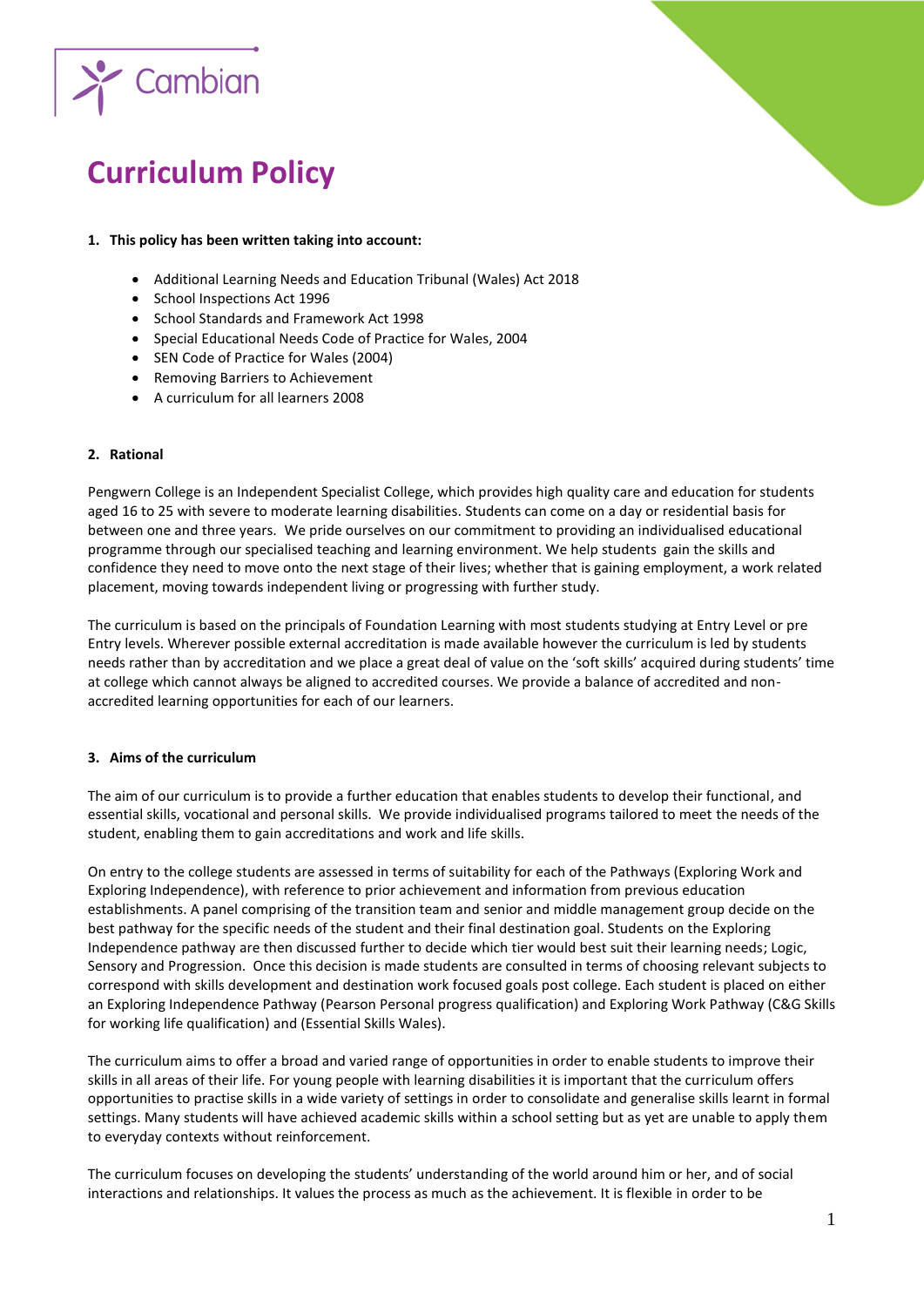

responsive to the needs of the individual student. It is delivered in an integrated manner incorporating learning, care and therapy.

Communication is a crucial part of the curriculum for all students regardless of which pathway they follow. For some students this means improving their ability to express themselves or improve their comprehension using the best form of communication for their needs. For other students it is based more on developing social skills and how these apply within different contexts such as work placements.

The curriculum aims to:

- Cater for the needs of individual students of both sexes from all ethnic and social groups that meet the college's admissions criteria.
- Facilitate student's acquisition of knowledge, skills and qualities which will help them to develop intellectually, emotionally, socially, physically and morally, so that they may become independent, responsible, useful, thinking, confident and considerate members of the community.
- Create and maintain an exciting and stimulating learning environment
- Ensure that each student's programme of study has continuity and progression
- Ensure that there is a match between the student and the activities s/he has asked to take part in.
- Provide a broad and balanced range of opportunities.
- Recognise the crucial role which parents play in the young person's education and make every effort to encourage parental involvement in the transition process.
- Match the programmes of study for each student to their long term destination goals.
- Encourage independence in all areas.
- Treat students in a dignified way, giving them choices and responsibilities.

#### **4. Responsibilities & Entitlement**

- Students are entitled to a flexible program of study which meets their needs and helps them to progress towards their destination goals.
- Students have entitlement to all aspects of the curriculum in line with their funding.
- The College involves parents or carers in the Curriculum Provision by regular communication via reviews, surveys, key worker contact etc.
- The college sets clear goals for students upon transition into the college which link to students' destination goals and ensure expectations are understood by all.
- The funding rationale along with the ILR will set the number of expected hours for each aspect of the college provision and the college will provide evidence to show that these have been met.
- Students are entitled to choose from any of the vocational options available, both courses allow for flexibility to experience different vocational and skills related areas.
- Students will have regular tutorials with their personal tutor and meet with their keyworker on a regular basis.
- All students are expected to take part in vocational, enrichment, community sport and recreation, personal & social development activities, in whichever way they are able to in order to maximise their progression and social interaction.
- All students will be included in their individual planning, target setting, transition reviews and annual reviews.
- Personal tutors will ensure students are aware of their progress on a regular basis.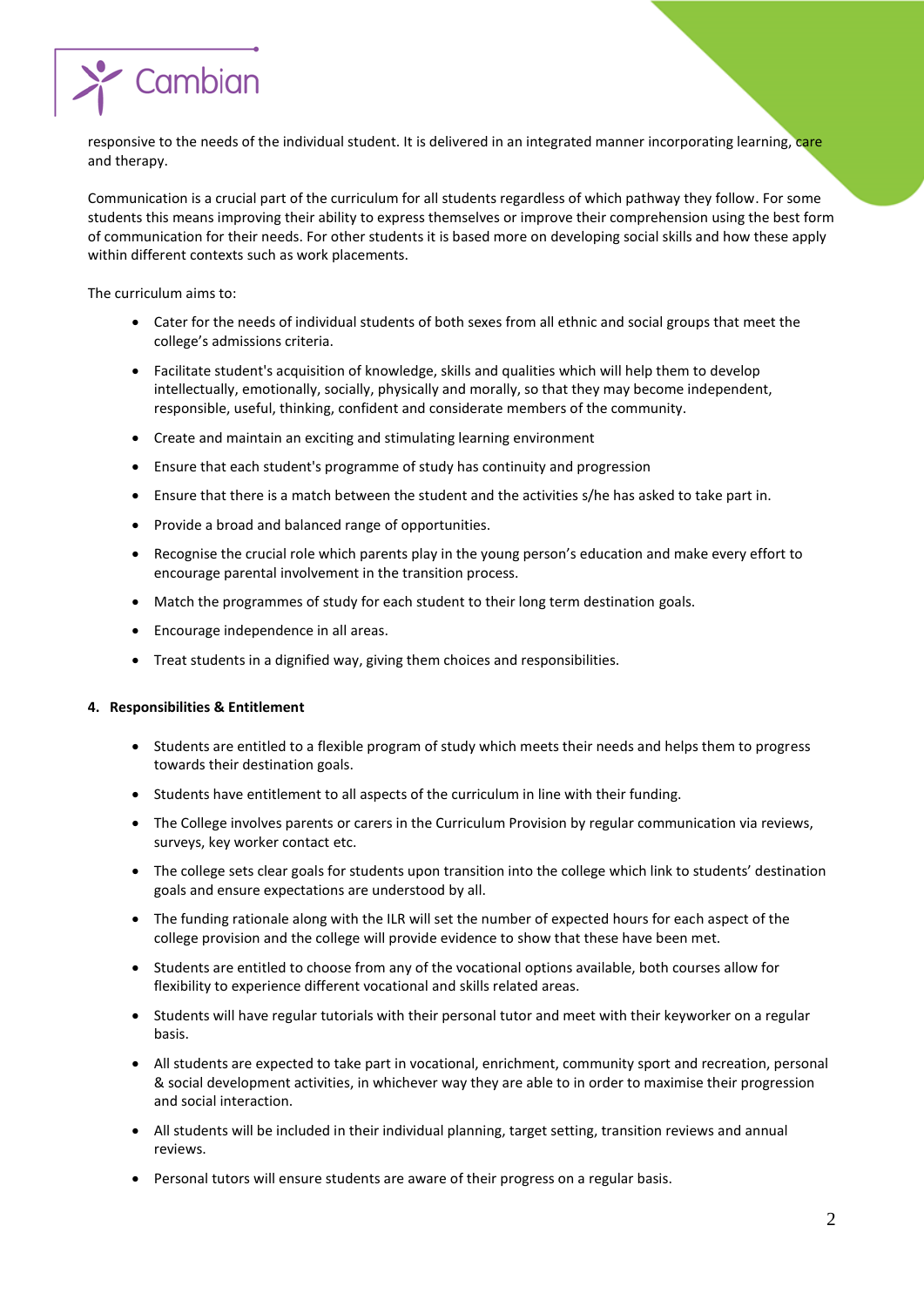

- The college will listen to students and parents wishes when adding new options to the curriculum as well as linking them to local workforce needs.
- Where a specific course is required which cannot be met at the college, we will seek to find another provision and enable the student to access this.
- Students are responsible for following their chosen timetable and attending all sessions. Any issues should be addressed with Personal Tutors.

# **5. Implementation**

The curriculum is designed so that each student's timetable can be specifically planned to meet their needs and wishes based on their long term destination goals.

There are two pathways for the curriculum;

- Exploring Work focuses more on preparing for work skills, essential skills and specific vocational areas
- Exploring Independence focuses on independence skills and uses vocational sessions as a vehicle to develop personal and social skills. Functional/Essential skills are embedded into all activities for all students.

The two pathways are designed so that all aspects of a student's care and education are managed by the same team of staff. This ensures a consistent approach across all areas of the college and enables students to evidence their learning in all aspects of their college life. For residential students this means that their key worker and SLS is assigned to their residential accommodation and are involved in the extended curriculum planning and assessing.

## **Personal & Social Development**

This is covered through a range of sessions for all students but the programme of study will vary according to their needs. The PSD curriculum is delivered in the Exploring Work Pathway through the preparation for work C&G units along with other enrichment based learning sessions. In the Exploring Independence pathway it is delivered through a variety of sessions delivered by the personal tutor, life skills, social skills and independence skills.

## **Independence skills/Life skills/Social skills**

This is timetabled for all Exploring Independence students but the percentage of curriculum time and programme will vary according to the pathway tier (Logic, Sensory, Progression) and qualification accreditation. All students need to spend time developing these Personal and Social or independence skills for the following reasons:

- o For learners to maximise their level of independence in whichever living environment they reside
- o For learners to be able to express preferences about their lifestyle
- o For learners to be involved in decision-making about how to spend their time
- o For learners to know that it is important to keep themselves safe
- o For learners to be able to observe safe practices
- o For learners to be involved in keeping their home healthy and safe
- o For learners to be involved in keeping themselves healthy
- o For learners to be involved in caring for themselves
- o For learners to recognise the steps needed to lead a healthy lifestyle and how they can contribute to it.

## **Essential skills: communication, application of number and ICT/Digital skills**

These are embedded into all of the sessions in order to ensure that skills are generalised and applied to real-life situations. Students on the Exploring Work pathway are entered for the Essential skills for working life C&G accreditation Entry level which they will build and develop over their two or three years at College. Wherever possible opportunities within the extended curriculum to consolidate and practise these skills are encouraged.

#### **Vocational options**

Vocation options are offered to all students and form the largest part of the curriculum especially for Employment students. Students in year one are encouraged to access a range of options whilst students in years 2 & 3 will have clearer ideas of what they want to do and so more specific. Work experience programmes will be developed to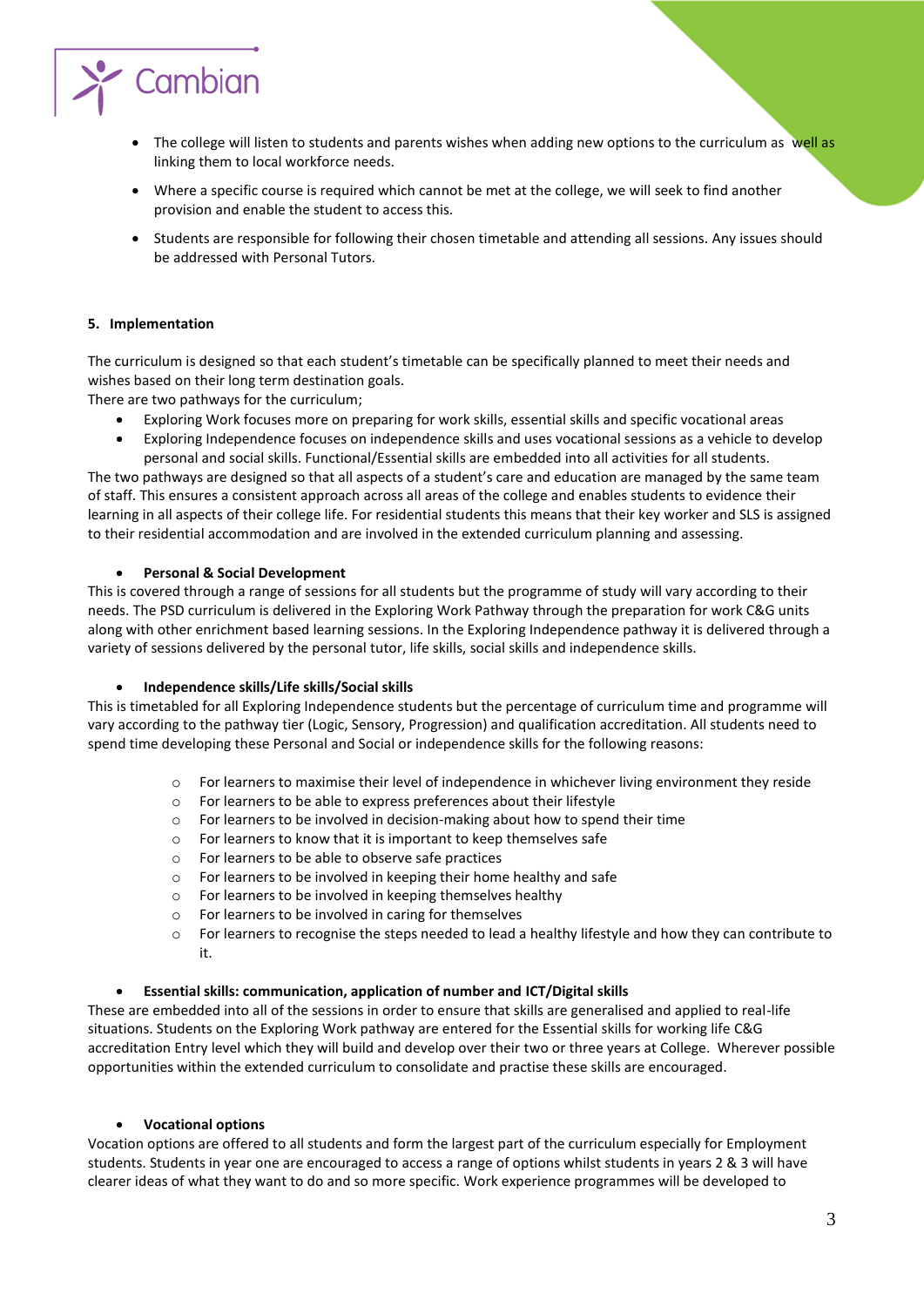

compliment the vocational training. For students in the Independence Pathway, vocational options are an important way of increasing their life experiences and developing personal & social skills.

## **The Entry Level Certificate in Skills for Working Life Entry 2 & 3**

Devised within the vocational areas to use practical tasks as a means of bridging learners with social, physical or learning difficulties, from colleges into further education, training and potential employment.

The accredited qualifications have been further extended to enable greater choice and flexibility, and include the opportunity to gain employability skills. The Qualification provides progression opportunities into further learning, training and potential (supported) employment

It provides opportunities for experiential learning along with a basic understanding of industrial practice through performing routine tasks which develop mental and physical co-ordination, dexterity, mobility and confidence. These qualifications can assist learners' chances of progressing by developing a wide range of personal, interpersonal and work related skills.

# **The Entry Level 1 Qualifications in Personal Progress**

Designed to be wide ranging qualifications that allow learners working at Entry 1 or below to develop their skills in a number of different areas and is designed to support learners to participate as citizens within the community. These qualifications cover areas such as communication, reading and writing, mathematics, developing skills for independent living, developing skills for the workplace, or engaging with the world around you. Learners will be able to develop knowledge and/or skills to operate independently and effectively in life, learning and work.

## **Work experience**

This is a vital element of the curriculum especially for students whose destination goals include employment aims. A wide range of opportunities exist within the local area and these are continually being expanded. The college has a good reputation with local employers who are keen to support the students to gain experience. We aim to enable all students to access at least half a day work experience a week. For some students the work experience may form the largest part of their timetable. Other students who are not yet ready for the wider world of work can access work experiences on the college site such as: the café, food coop, college shop, horticultural, maintenance and catering.

## **The extended curriculum**

The extended curriculum is also an important aspect of the college life especially for residential students. (See Policy on Extended Curriculum). Accreditation in the extended curriculum links with skills and targets set for the formal curriculum. A wide variety of activities are offered and students are encouraged to be involved in the planning of events. Most activities are organised in small groups linked to the residential accommodation and using local community facilities. However, every term there are also some larger activities for the whole college which enable us to involve the local community within the college setting.

## **External speakers**

External speakers are planned within the curriculum, a termly session with the local police liaison officer is delivered to learners. The police liaison officer follows the school beat framework (www.schoolbeat.org) the sessions have three core areas: Anti-social behaviour, Drugs/Alcohol and Substance misuse and Personal Safety. All lessons are linked to the PSE framework and most have numeracy and literacy aspects.

## **Therapeutic support**

Therapy for some students is an integral part of their curriculum. Access to individual therapy intervention is dependent on needs. All students are assessed on entry to the college by a speech therapist, educational psychologist and occupational therapist. Where individual intervention is required this is built into individuals timetables. The speech therapy team are highly involved in all aspects of the students' curriculum and give advice and training to all staff to support students learning. Some students also require hydrotherapy. We have a trained assistant and organise weekly sessions at a local specialist pool to facilitate this. The college also has its own

sensory room designed to encourage interaction for those students with more complex physical or communication needs and in addition there is a relaxation room which can used by any student as part of their care and therapy. Student's communication skills are assessed again during their transition year in order to ensure that an up to date communication report is available for their future placement.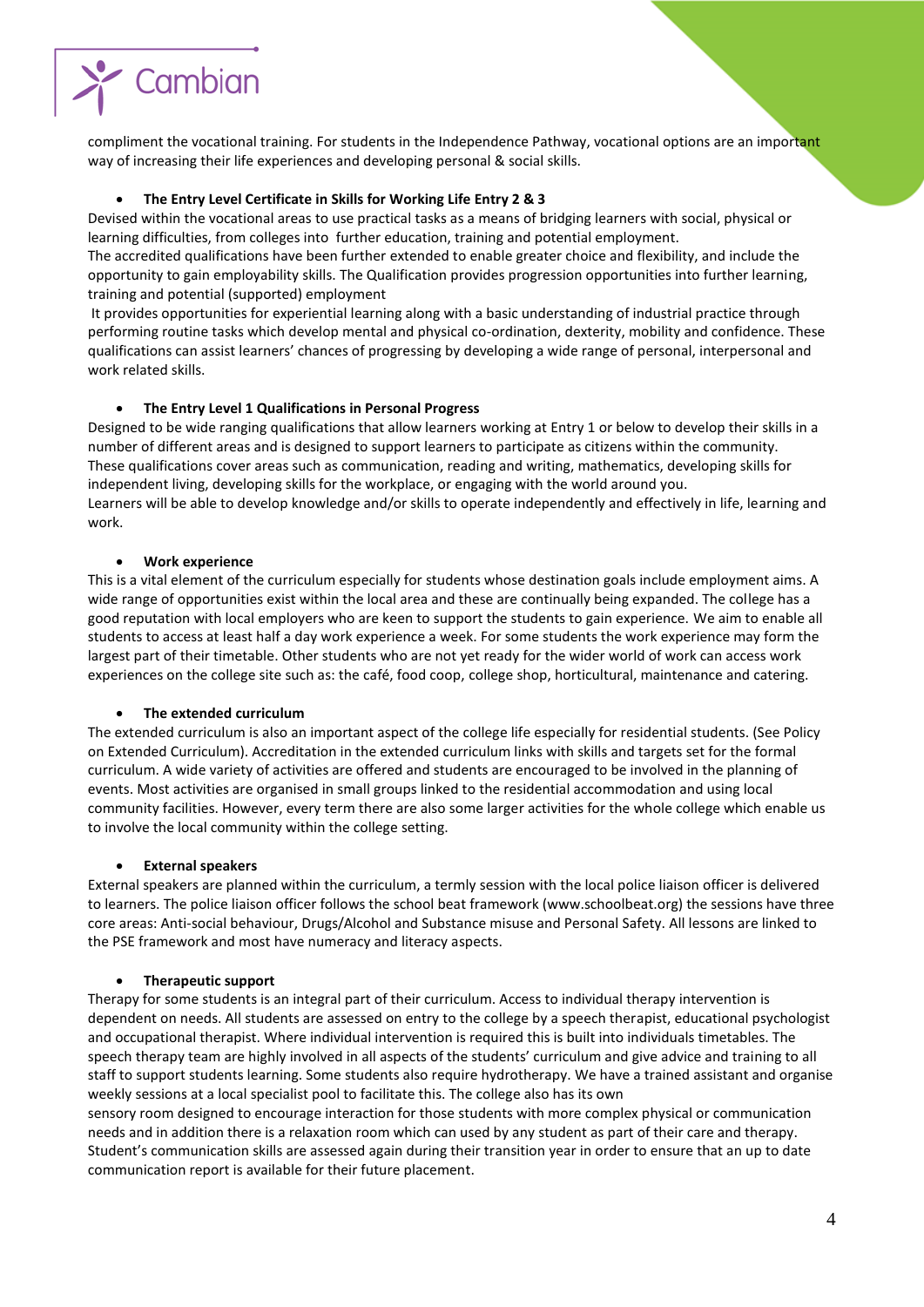

## **6. Equal Opportunities**

- The college's curriculum is designed for educational and social inclusion.
- The curriculum should meet the varying needs of the students regardless of race, gender, cultural diversity, religion or other difference.
- Attention is given to individual needs at all stages of planning and recording.
- All students are respected and listened to.
- Every effort is taken to ensure all students have equal access to all aspects of the curriculum in line with their funding. Priority is given to students where activities match their destination goals or vocational options. Where barriers exist the college will take all reasonable action to remove them within the boundaries of health & safety and funding.
- Students under the age of 18 may be restricted for some activities where there is an age restriction. Alternative activities will be offered on these occasions.

# **7. Monitoring**

The curriculum will be continuously monitored as part of the quality assurance cycle within the college as well as coming under the scrutiny of Estyn in their inspection cycle. Staff, parent and student surveys will be conducted on a regular basis to ensure we are meeting the needs of the students and develop the curriculum in line with the changing student population.

The college's Governance Board and regional education management ensures that the curriculum also meets the needs of the local community and local workforce. Feedback from employers who offer work experience builds into the quality cycle and ensures students are prepared for working life.

Teaching & learning observations are organised twice yearly and monitored and moderated by the management team. Links with other schools and colleges help to moderate the grades and ensure high quality sessions.

Links with external verifiers for accreditation ensure the internal system of assessment is accurate, fair and of a high standard.

Students are encouraged to monitor their own progress through weekly tutorials and formal person centred reviews with parents, connexions and social workers. A vigorous system for recording of planning and target setting is used which is used by staff to show progress.

## **8. Links**

Assessment, Recording & Reporting Policy Extended Curriculum Policy

Essential Skills Policy College Prospectus Staff Observation Policy E safety policy Student voice policy

**Date written:** *July 2015*

**Written by**: *Jane Wilson*

**Reviewed by:**